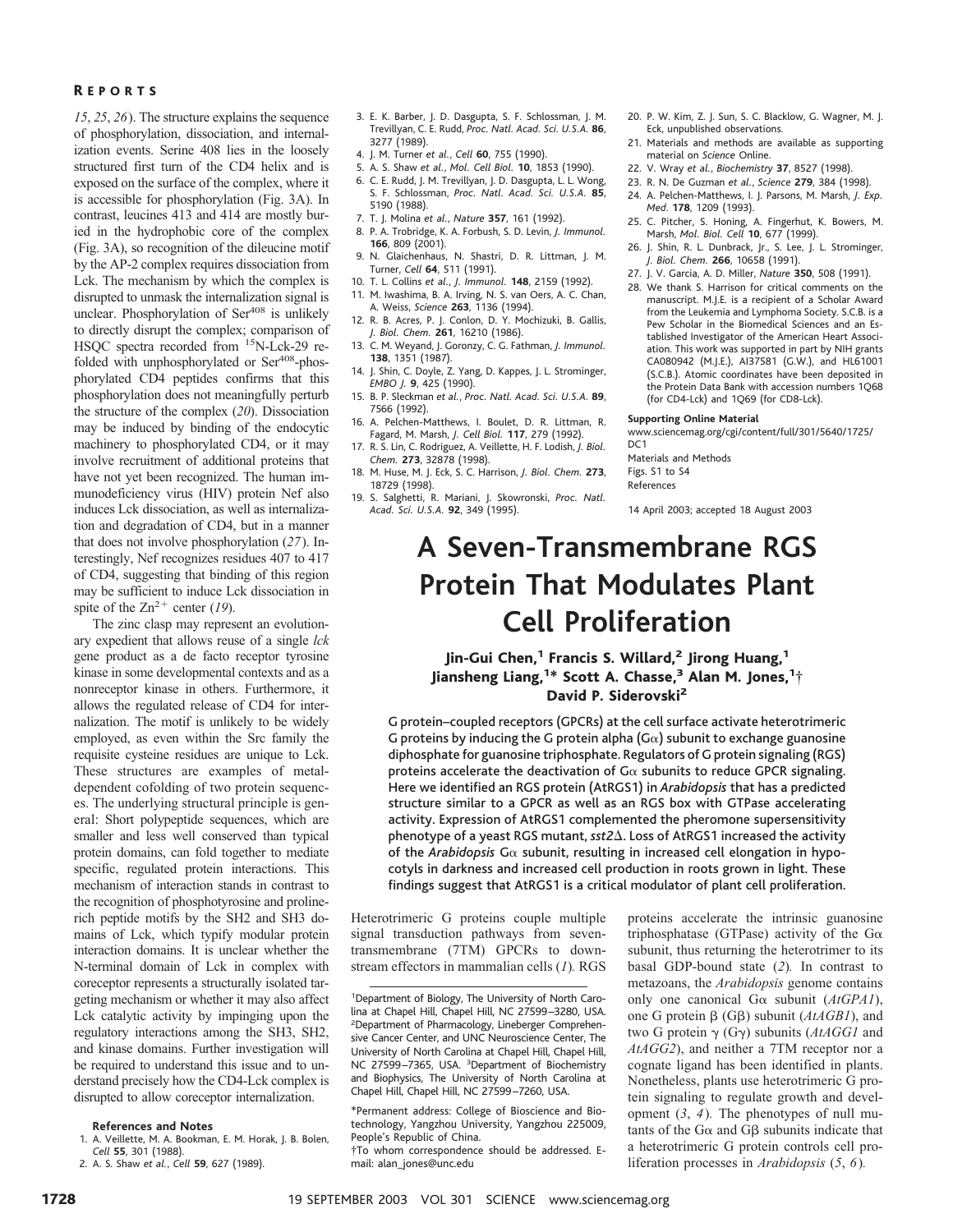**Fig.1.** Prediction of transmembrane regions, overall topology, and domain architecture of the AtRGS1 protein. (**A**) The probability of AtRGS1 amino acids being extracellular, transmembrane, or intracellular, as predicted using a transmembrane domain hidden Markov model (*15*), is plotted below the schematic representation of the *AtRGS1* ORF (GenPept accession number NP\_189238). (**B**) Multiple sequence alignment of the RGS box regions of human hRGS19, rat rRGS4, bovine bRGS9, and *Arabidopsis* AtRGS1 proteins. Conserved amino acids identified by ClustalW (*16*) are boxed in black. The nine  $\alpha$  helices observed within the nuclear magnetic resonance (NMR) solution structure (*17*) of hRGS19 are numbered with roman numerals and overlined in blue. Closed circles denote conserved residues forming the RGS box hydrophobic core; open circles highlight conserved residues making direct contacts with G $\alpha$  in the RGS4/G $\alpha$ i1 crystal structure (10). Predicted  $\alpha$  helical ( $\alpha$ ) and  $\beta$  strand  $(\beta)$  secondary structure within the AtRGS1 RGS box, based on the PSI-Pred algorithm (*18*), is denoted underneath the AtRGS1 sequence. Primary sequences in the alignment are human hRGS19/GAIP (SwissProt accession number P49795), rat rRGS4 (P49799), bovine bRGS9 (O46469), and AtRGS1 (GenPept NP\_189238).

A search of the *Arabidopsis* genome database for other potential components of heterotrimeric G protein signaling (*7*) revealed a single open-reading frame (ORF) of 459 amino acids (aa), hereafter called *AtRGS1*, that encodes an extended N-terminal region and a C-terminal RGS box (Fig. 1). The first 250 amino acids are predicted to form a 7TM domain with a topology reminiscent of GPCRs: an extracellular N-terminus and an intracellular Cterminus (Fig. 1A). All other known RGS proteins lack 7TM domains. The 7TM region of AtRGS1 has weak overall similarity to the metabotropic glutamate GPCR subfamily ("Family C") that also includes calciumsensing, odorant, pheromone, and  $\gamma$ -aminobutyric acid type  $B(GABA_n)$  receptors  $(8)$ . However, the large, ligand-binding, N-terminal ectodomain that typifies most members of this GPCR subfamily is lacking in the AtRGS1 ORF (Fig. 1A). The predicted topology of AtRGS1 places cysteine residues (Cys<sup>84</sup> and Cys153) at the entry to transmembrane domain 3 (TM3) and the second extracellular loop (fig. S1), respectively, in similar positions to a common disulfide linkage found frequently in GPCRs of all subfamilies (*9*). A database search of *Arabidopsis* ORFs using the N- and C-terminal domains of AtRGS1 failed to yield homologs; thus, it appears that AtRGS1 represents the single member of this family.

The C-terminal 211 amino acids (aa 249– 459) of AtRGS1, which contains the RGS box was expressed and purified from *E. coli* as a glutathione *S*-transferase (GST) fusion protein (GST-RGS1box) and was tested for its ability to bind to and accelerate the GTPase activity of AtGPA1. GST-RGS1box associated with recombinant AtGPA1 in vitro (Fig. 2A). This interaction was dependent on the addition of aluminium tetrafluoride ( $\text{AlF}_4^-$ ), a planar ion that stabilizes  $G\alpha$  subunits in a transition state for GTP hydrolysis (*10*). RGS box proteins that act as GTPase-

Fig. 2. AtRGS1 is a  $G\alpha$  GTPaseaccelerating protein. (**A**) Guanine nucleotide dependence of the AtRGS1-AtGPA1 interaction. Purified His<sub>6</sub>-AtGPA1 and GST-<br>RGS1box (aa 249–459) proteins were incubated with GDP, GTP $\gamma$ S, or GDP-AlF $_4^-$  and then precipitated with glutathione agarose. Complex formation was detected by immunoblotting (IB) with specific antibodies as indicated. (**B**) GST-RGS1box accelerates the intrinsic GTPase activity of AtGPA1 in vitro. Single-turnover GTPase assays, using GTP-loaded His<sub>6</sub>-AtGPA1 (575 nM) in the absence or presence of 182 nM GST-RGS1box protein, were initiated with the addition of 5 mM  $MgCl<sub>2</sub>$ at 0 s. Inorganic phosphate release was measured in real-time using fluorescent phosphate binding protein  $[\lambda_{ex} = 425 \text{ nm}, \lambda_{em} = 465 \text{ nm}]$ <br>nm (excitation and emission (excitation and emission



- AtGPA1+GST-RGS1box  $-6TPIS$ **B** 50 A  $+$  GDP AIF,  $+ + AIF$ AtGPA1 GST-RGS1box Fluorescence GST-RGS1box: **CONTROL** His<sub>s</sub>-AtGPA1 IB: anti-His. Relative **IB: anti-GST** 250 500 750 1000  $Time(s)$ D C  $sst2\Delta + AtRGS1$  box AtGPA1+GST-RGS1box  $8 6^{\circ}$ v  $sst2\Delta + pYES$ GST-RGS1box ٠ 5  $wt + pYES$ activity رَ" **Arbitrary Units)**  $\overline{4}$  $\overline{5}$  $(1 \times 10^{-3}$ galactosidase  $\overline{3}$  $\overline{4}$  $\overline{c}$  $\overline{3}$  $\theta$  $-8$  $-6$  $Log(0)$ -9  $-10$  $-9$  $-8$  $-7$  $-6$  $-5$ log [RGS] (M)  $log$  [ $\alpha$ -factor] (M)

wavelengths, respectively)] and is expressed as change in fluorescence units over time (*19*). Basal level of protein-independent inorganic phosphate production is also denoted (CONTROL). (**C**) Dose-dependent AtRGS1 GAP activity. Single turnover GTPase assays were performed as in (B) using 500 nM AtGPA1 and varying concentrations of GST-RGS1box protein (0 to 4.6  $\mu$ M). The apparent initial rate of phosphate production ( $k_{\text{obs}}$  in s<sup>-1</sup>), calculated from changes in fluorescence, is plotted against GST-RGS1box protein concentration. (**D**) AtRGS1 expression reverts the pheromone supersensitivity phenotype of Sst2-deficient *S. cerevisiae.* Wild-type and Sst2-null (*sst2*) yeast were independently transformed with either a vector containing the C-terminal domain of AtRGS1 (AtRGS1box; aa 249 –459), or empty vector (pYES), along with a pheromone-responsive *FUS1* promoter-lacZ reporter plasmid. Cells were then treated with indicated concentrations of  $\alpha$  factor pheromone, and resultant  $\beta$ -galactosidase activity was measured. Median effective concentration (EC<sub>50</sub>) values (and 95% confidence intervals) for pheromone response are as follows: wild-type yeast (squares) =  $2.3 \mu$ M (1.8 to 2.8  $\mu$ M); *sst2* $\Delta$  plus empty vector (circles) = 0.029  $\mu$ M (0.024 to 0.035  $\mu$ M); *sst2* $\Delta$  plus AtRGS1 box (inverted triangles) = 0.37  $\mu$ M (0.29 to 0.49  $\mu$ M).

accelerating proteins (GAPs) for  $G\alpha$  subunits bind most avidly to the GDP-Al $F_4^-$  form of their Gα subunit targets (10). GST-RGS1box also accelerated the GTPase activity of AtGPA1 in a dose-dependent manner (Fig. 2, B and C). A 14-fold increase in inorganic phosphate production was observed at a threefold excess of GTPloaded AtGPA1 over GST-RGS1box protein.

Loss-of-function mutations to Sst2, the archetypal RGS protein of the budding yeast *Saccharomyces cerevisiae*, render haploid yeast supersensitive to pheromone signaling that is mediated by a canonical GPCR-linked signal transduction pathway (*11*)*.* The C-terminal domain of AtRGS1 (AtRGS1box; aa 249–459) was tested for its ability to complement the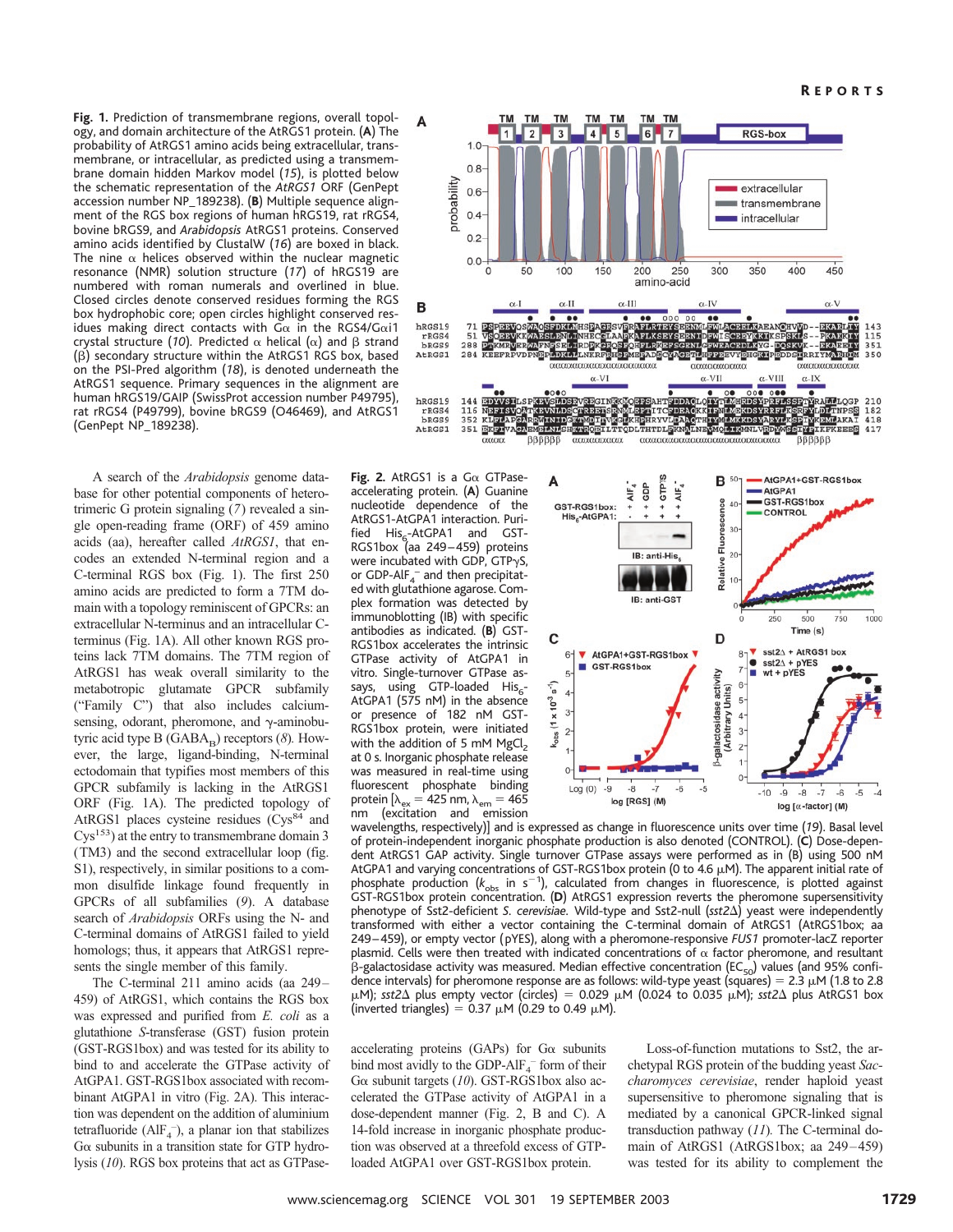### R EPORTS

**Fig.3.** AtRGS1 interacts with AtGPA1 in vitro and in vivo. (**A**) The C-terminus of AtRGS1 interacts with wild-type<br>AtGPA1 and AtGPA1<sup>QL</sup>, a constitutively active mutant form of AtGPA1, in the yeast split-ubiquitin system. Interactions between AtGPA1 (or AtGPA1<sup>QL</sup>) and full-length AtRGS1 (aa 1–459), N-terminal 7TM (AtRGS1 $\triangle$ RGS; aa 1–248), and C-terminus (AtRGS1 $\Delta$ 7TM; aa 249–459) were analyzed on the basis of yeast growth in selective media. The MLO1-calmodulin interaction was used as a positive control (*20*)*.* (**B**) immunoprecipitates with AtGPA1. *Arabidopsis* suspension cells were transformed with *35S::c-Myc* epitope-tagged *AtRGS1* binary vector.



Total protein extracts were immunoprecipitated (IP) using antibody to c-myc ( $\alpha$ Myc) or AtGPA1 ( $\alpha$ GPA1) and then immunoblotted (IB) with the indicated antibody. (**C**) Both AtRGS1 and AtGPA1 localize at the plasma membrane. *35S::AtRGS1-GFP* and *35S::AtGPA1-GFP* binary constructs were transformed separately into *Arabidopsis* suspension cells. GFP was visualized by fluorescence microscopy in intact cells and protoplasts. (**D**) AtRGS1 is localized to the plasma membrane of cortical cells in the differentiated zone of *Arabidopsis*roots. Asterisks indicate the positions of apical and basal membranes. The picture was taken from the differentiation zone of a root of a 5-day-old *Arabidopsis* seedling transformed with *35S::AtRGS1-GFP*. (**E**) AtRGS1-GFP and (**F**) AtGPA1-CFP accumulate at the nascent cell plate in dividing *Arabidopsis* cells. Arrows indicate the nascent cell plate. Cells were taken from a population of suspension cells transformed with *35S::AtRGS1-GFP* or *35S::AtGPA1-CFP* binary vector 4 days after subculture.

**Fig.4.** AtRGS1 modulates cell proliferation in *Arabidopsis*. (**A**) Transferred DNA (T-DNA) insertion sites in *AtRGS1*. LB, T-DNA left border; RB, T-DNA right border. Gray boxes represent exons. The T-DNA insert is not drawn to scale. The gray arrows at LB indicate the T-DNA left border primer, and the black arrows indicate the *AtRGS1* specific primers used for mutant isolation. (**B**) Reverse transcription polymerase chain reaction (RT-PCR) analysis for *AtRGS1* transcript. The *AtRGS1* transcript was present in total RNA from wild-type *Arabidopsis* but absent in the *Atrgs1-1* and *Atrgs1-2* mutants. As a control, actin primers that amplify a 901 base pair product were added together with *AtRGS1* primers in each PCR reaction. (**C**) *AtRGS1* null allele phenotypes of 2-day-old, dark-grown seedlings. *Atrgs1-1*, *Atrgs1-2*, and null alleles of *AtGPA1* (*gpa1-3* and *gpa1-4*) are in Columbia (Col) ecotype background. Null alleles of *AtGPA1*, *gpa1-1*, and *gpa1-2*, and the transgenic lines overexpressing a constitutively active form of AtGPA1 [AtGPA1<sup>QL</sup> (D) and (E)] are in the Wassilewskija (WS) ecotype background. The null alleles of *AtRGS1* had the same number of epidermal cells in the hypocotyl as wild-type seedlings (fig. S3). (**D**) *AtRGS1* null allele phenotypes of 3-day-old, light-grown seedlings. (**E**) *AtRGS1::GUS* expression in light-grown *Arabidopsis* seedlings. The regions of shoot and root meristems are indicated with arrows. (**F**) Independent transgenic lines (designated ROX lines S2, S3, and S9) overexpressing *AtRGS1*



driven by a dexamethasone (Dex)-inducible promoter produce a similar phenotype as the loss of *AtGPA1*. Shown here are 2-day-old, dark-grown seedlings. Plants transformed with empty pTA7002 vector were controls. Dex was applied at 0.5 μ.Μ. (G) Null mutants of *AtRGS1* have increased cell elongation in hypocotyls grown in darkness and increased cell production in roots grown in light. The hypocotyl lengths were taken from 2-day-old, dark-grown seedlings. The cell production in roots was measured using 5-day-old, lightgrown seedlings and calculated as the rate of root growth divided by the average cortex cell length.

supersensitivity phenotype of the yeast Sst2 deletion mutant,  $sst2\Delta$ . As observed with some mammalian RGS proteins, expression of AtRGS1 box partially restored the normal doseresponse curve for  $\alpha$  factor pheromone induc- $\theta$ -galactosidase reporter gene expression placed under the control of a pheromone pathway-specific promoter (pFUS1-lacZ) (*11*), suggesting that the C-terminal domain of AtRGS1 exerts GAP activity on the yeast  $G\alpha$  subunit Gpa1. In addition, halo assays of pheromoneinduced lethal arrest also revealed that expression of this domain can attenuate the pheromone supersensitivity of haploid  $sst2\Delta$  yeast (*7*) (fig. S2).

Interaction between full-length AtRGS1 and AtGPA1 was shown by complementation of split ubiquitin domain fusions in yeast (*12*). The isolated AtRGS1 C-terminus [AtRGS1( $\Delta$ 7TM); aa 249–459], as well as the full-length AtRGS1, interacted with both a constitutively active, GTPase-deficient form  $[Gln^{222} \rightarrow Leu^{222}$ (Q222L)] of AtGPA1 (AtGPA1<sup>QL</sup>) and wildtype AtGPA1 (Fig. 3A). However, the N-terminal 7TM domain of AtRGS1 [AtRGS1( $\triangle R$ GS); aa 1–248] did not interact with AtGPA1 in this assay. Full-length AtRGS1 fused to a c-myc epitope tag (AtRGS1-myc) was immunoprecipitated from *Arabidopsis* cell lysates with antiserum to AtGPA1, preferentially in the presence of  $\text{AlF}_4^-$  (Fig. 3B). In the reciprocal experiment, AtGPA1 immunoprecipitated with antibody to myc, also preferentially in the presence of AlF $_4^-$ . These results indicate that the full-length AtRGS1 protein interacts with endogenous AtGPA1 preferentially in the transition-state mimetic form and, thus, has the property of an RGS protein in vivo.

Expression of AtRGS1 and AtGPA1 as fusions with green fluorescent protein (AtRGS1- GFP and AtGPA1-GFP) showed localization of both proteins to the plasma membranes of postmitotic cells in culture (Fig. 3C). Plasma membrane localization of AtRGS1-GFP was maintained in fully differentiated, postmitotic cells in the intact root (Fig. 3D). In dividing *Arabidopsis* cells, both proteins accumulated at the nascent cell plate (Fig. 3, E and F), suggesting a role in cytokinesis.

Null alleles of *AtGPA1* have reduced proliferation of some cell types throughout development (*5*, *6*). Therefore, we expected that if AtRGS1 is a negative regulator of AtGPA1, null mutants of *AtRGS1* (*Atrgs1-1*, *Atrgs1-2*) would exhibit increased proliferation of some cell types, and *AtRGS1* should be expressed in some or all sites of stem cell proliferation. An *AtRGS1::GUS* transcriptional fusion transgene was predominantly expressed in shoot and root apical meristems where *AtGPA1* is also expressed (*13*) (Fig. 4E). *Atrgs1* null mutant seedlings (Fig. 4, A and B) had longer hypocotyls in the dark as a result of increased cell elongation (Fig. 4C; fig. S3). In contrast, null alleles of  $AtGPA1 (Atgpal-1 \rightarrow -4) (5, 14)$  caused shorter hypocotyls, although this phenotype is due to